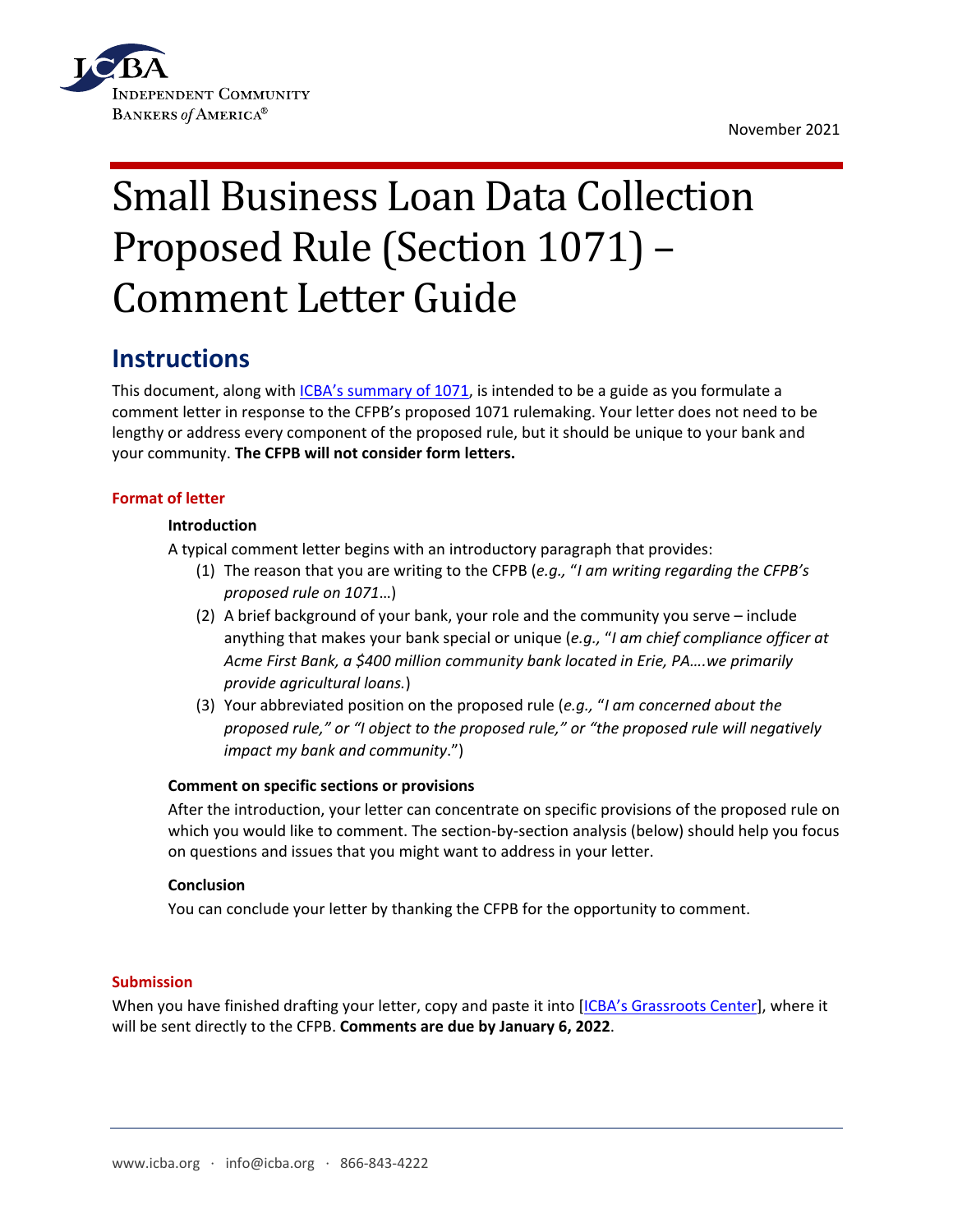

# **Section-by-Section Analysis**

Because the [proposed rule is nearly 1,000 pages,](https://files.consumerfinance.gov/f/documents/cfpb_section-1071_nprm_2021-09.pdf) **you do not need to address every section, provision or component of the proposed rule when drafting your letter.** However, please review each section to see if there are provisions that are particularly burdensome to your bank and warrant a response.

- Scope and coverage (pg. 3 below)
- Definition of "small business" (pg. 5 below)
- Data collection and reporting (pg. 6 below)
- Publication of the data (pg. 8 below)
- Firewall provisions (pg. 9 below)
- Compliance date (pg. 10 below)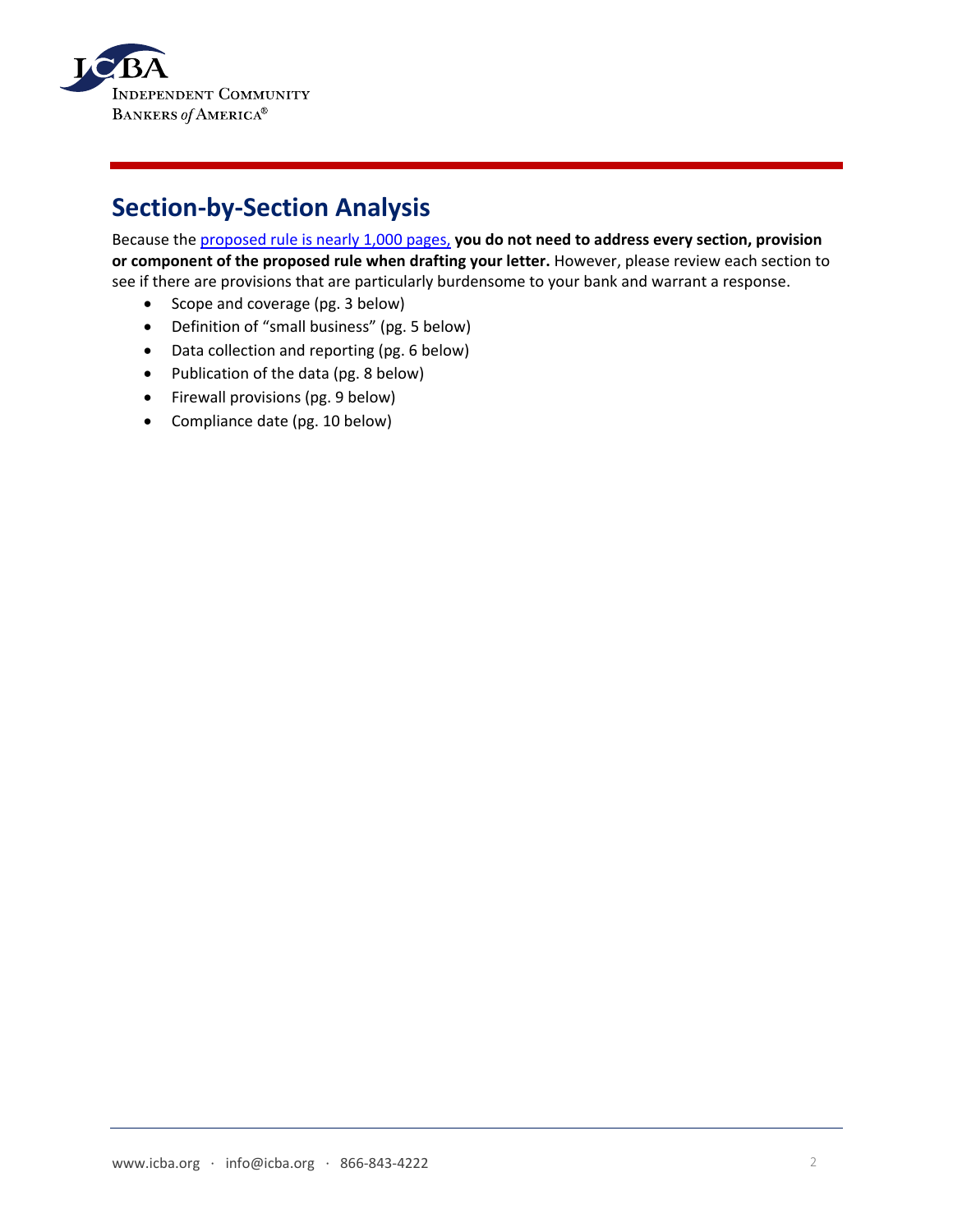

# **Scope and Coverage**

# Summary

The CFPB is proposing that financial institutions ("FI") that originate 25 or more small business loans in each of the two preceding calendar years will have to comply with this rule (i.e., collect and report data on credit applications made by small businesses). Although ICBA asked the CFPB to exempt FIs that are below \$1 billion in assets, FIs that are designated as minority depository institutions ("MDI") or community development financial institutions ("CDFI"), and FIs that are in rural areas, the Bureau is not proposing any exemptions aside from the loan volume threshold of less than 25 loans per year.

# **Asset size-based exemption**

**Explain why you support an asset size-based exemption of \$1 billion, and why you oppose a volumebased threshold of 25 or more loans.** 

# Rationale for Position

- An asset size-based exemption would better tailor the rule to community banks' level of resources and ability to comply with this rule.
- Basing an exemption on asset size would provide assurance of coverage or non-coverage
	- $\circ$  In contrast, an exemption threshold based on volume could vacillate, where a bank might have to incur expenses to comply with the rule for a certain number of years, only to find that it is no longer covered if it starts originating fewer loans.
- Even banks as small as \$50 million in assets will have to comply with this rule if they originate 25 or more loans per year, despite the likelihood of a small staff and manual operation.

# Points to Raise

- Illustrate if your bank is a "small" bank that originates more than 25 small business loans per year.
	- $\circ$  Explain your asset size, how many branches your bank has, the number of employees, and what type of loans you originate (i.e., do you originate smaller-balance loans that would be too costly for large FIs to originate?)
- State how many small business loans you originate each year.
- Explain if your bank would consider decreasing the number of small business loans you originate to avoid coverage by this rule.
- Provide examples of how your bank originates small business loans, especially if it does so manually (i.e., no access to special software that helps your bankers originate the loans)

# **Mission-based exemption**

**Explain why mission-based banks, such as MDIs and CDFIs, should be excluded from coverage under this rule since they have already demonstrated and received special recognition for serving the small business applicants prioritized under Section 1071.**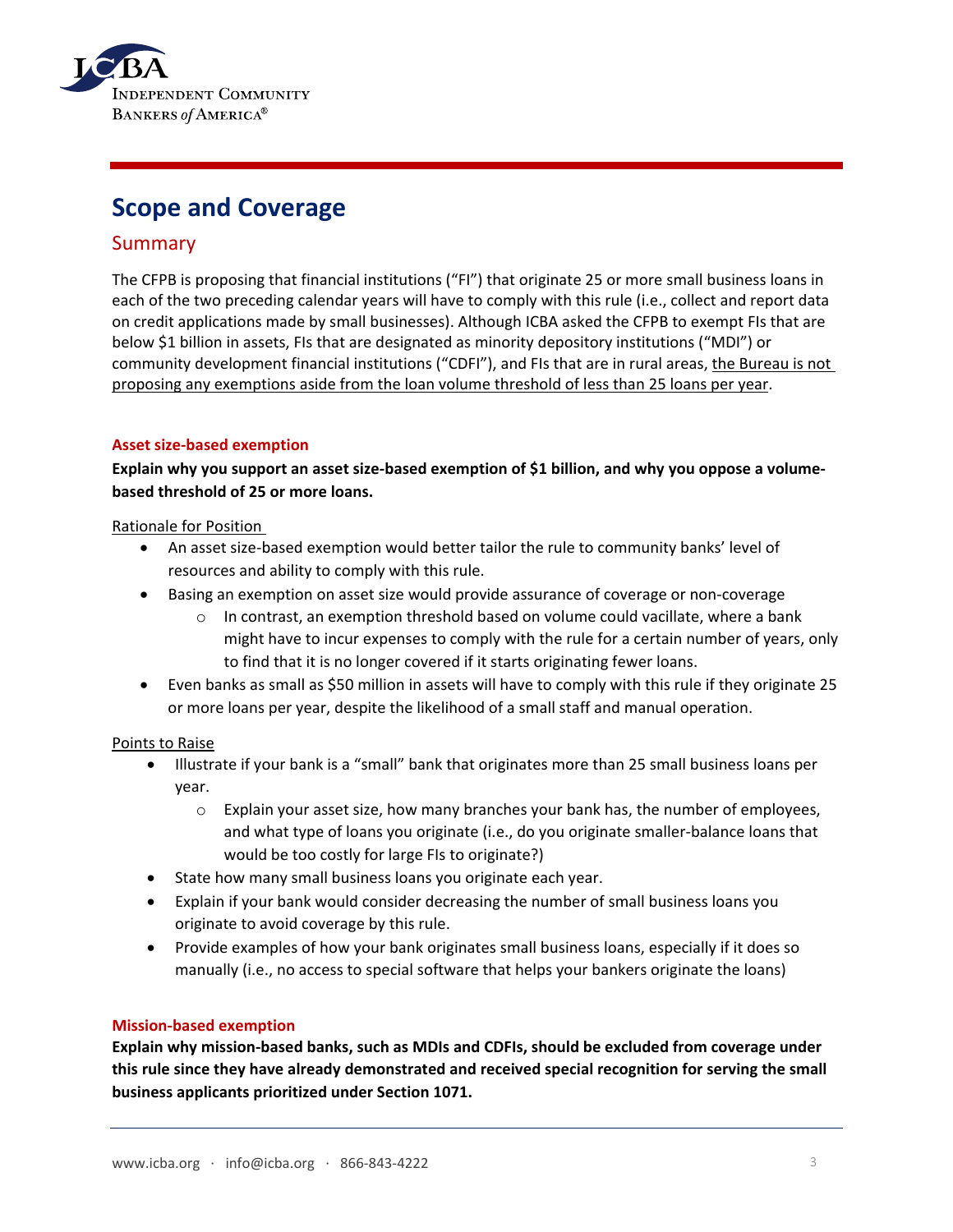

### Rationale for Position

- MDIs and CDFIs play important roles in serving the needs of historically underserved communities or primarily serving low-to-moderate income consumers.
- These statutory designations typically provide FIs with special accommodations in recognition of their service to their communities, such as an exemption from the Qualified Mortgage rule for CDFIs.

#### Points to Raise

- Explain the community your bank serves and how.
	- o Provide examples of special products for small businesses*.*
- Provide comment on whether your bank already provides capital to minority-owned and woman-owned small businesses as part of its mission and mandate.
- Explain why you believe that your MDI/CDFI bank should be exempt from this rulemaking.

#### **Geographic-based exemption** (*applicable to banks located in rural areas*)

# **Urge the Bureau to exempt rural banks from having to comply with this rule, given that rural small businesses need greater access to credit – not additional barriers.**

#### Rationale for Position

- Community banks in rural parts of the country play an outsized role in providing financial services and products in those communities.
- Community banks in rural areas are often the only insured depository institution in their county or region.
- Losing a bank in rural area due to regulatory burden would be a significant detriment for the small businesses seeking access to credit.
- Of note, banks not located in a metropolitan statistical area ("MSA") do not have to comply with HMDA, regardless of size or loan volume.

- Explain why you believe that rural banks should be exempt from this rulemaking.
- Explain if your bank is one of only a few or limited number of banks in the area
- Describe the types of products and services you provide that reflects the type of area you serve.
	- $\circ$  Explain how your bank might not offer these products and services if it were compelled to comply with this rule.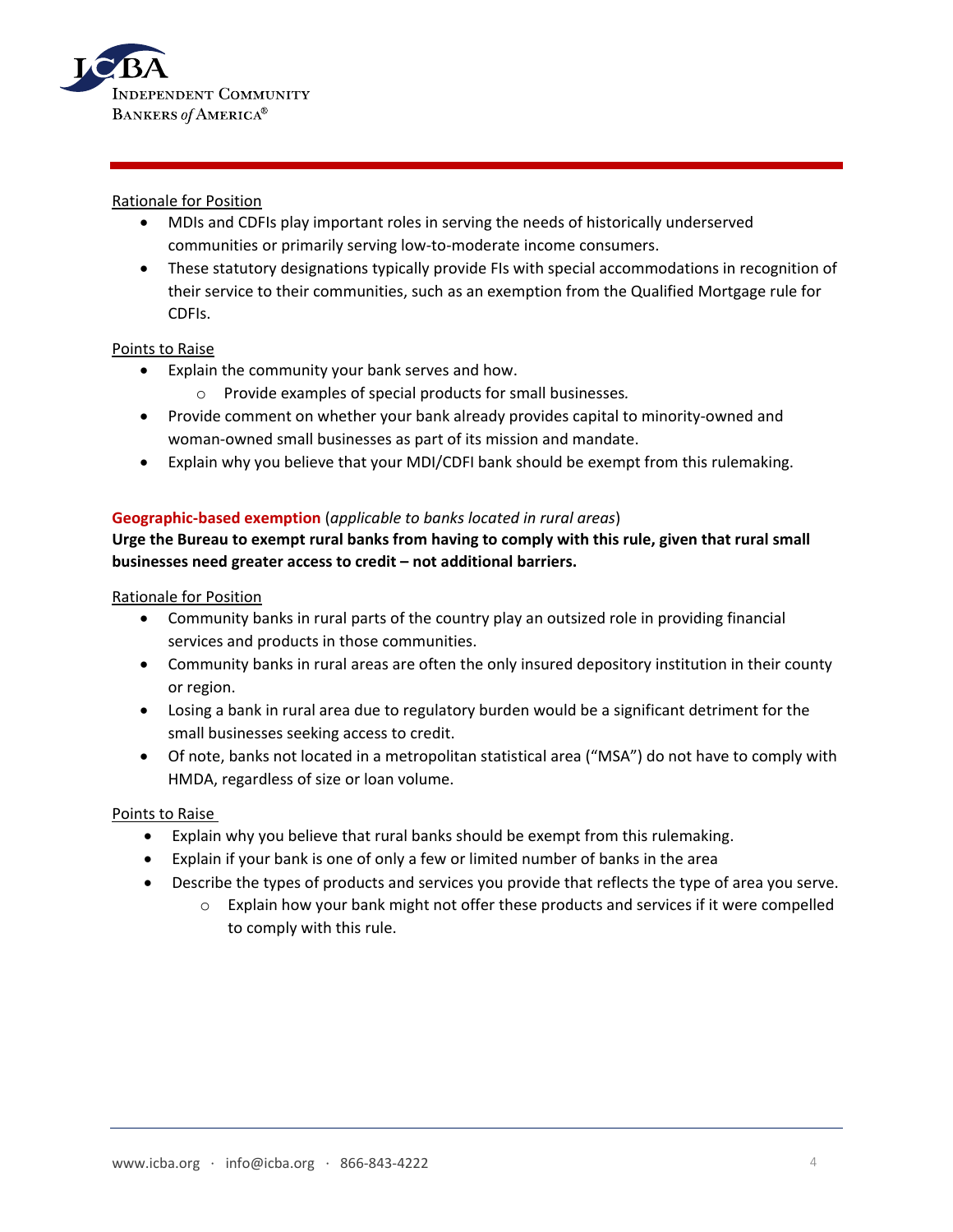

# **Definition of "Small Business"**

# Summary

FIs need to collect and report data only on credit applications made by "small businesses." The CFPB is proposing to define a "small business" as a business that had \$5 million or less in gross annual revenue for its preceding fiscal year. Further, a FI would only be covered by this rule if it originated 25 or more loans to "small businesses" (e.g., if a bank originated a total of 40 business loans, but only 20 were made to businesses with revenues under \$5 million, then the bank would NOT be covered by this proposed rule).

# **Recommend that the CFPB use revenues when defining "Small Business," but explain that a \$1 million threshold is more characteristic of a "small" business, especially in certain parts of the country.**

# Rationale for Position

- A bright-line threshold, such as gross annual revenue, provides a quick and easy way for banks to assess whether they have to start collecting data from the applicants.
- However, a \$5 million threshold is too large and does not appropriately describe a "small business."
	- $\circ$  For example, depending on the region, a \$5 million business could actually be quite large.
- According to the U.S. Census Bureau, a \$1 million revenue threshold would cover 95 percent of all businesses.<sup>[1](#page-4-0)</sup>

- Explain why using the bright-line test of using revenue to determine whether your bank will have to collect data on an applicant is beneficial.
- Provide comment on why a revenue of \$5 million threshold is too high and why that is not indicative a small business in your community.
	- o Provide an example of the average size business loan you currently make.
	- $\circ$  Provide an example of the average revenue of the businesses you currently serve.
- Explain how a \$5 million threshold essentially covers all business loans you make, thereby negating the distinction of loans to "small" businesses.

<span id="page-4-0"></span><sup>&</sup>lt;sup>1</sup> U.S. Census Bureau, Statistics for All U.S. Firms with Paid Employees by Industry, Gender, and Employment Size of Firm for the U.S. and States: 2012 More Information 2012 Survey of Business Owners, American Fact Finder, (last visited Feb 27,2017), available at

http://factfinder.census.gov/faces/tableservices/jsf/pages/productview.xhtml?pid=SBO\_2012\_00CSA09&prodTyp e =table/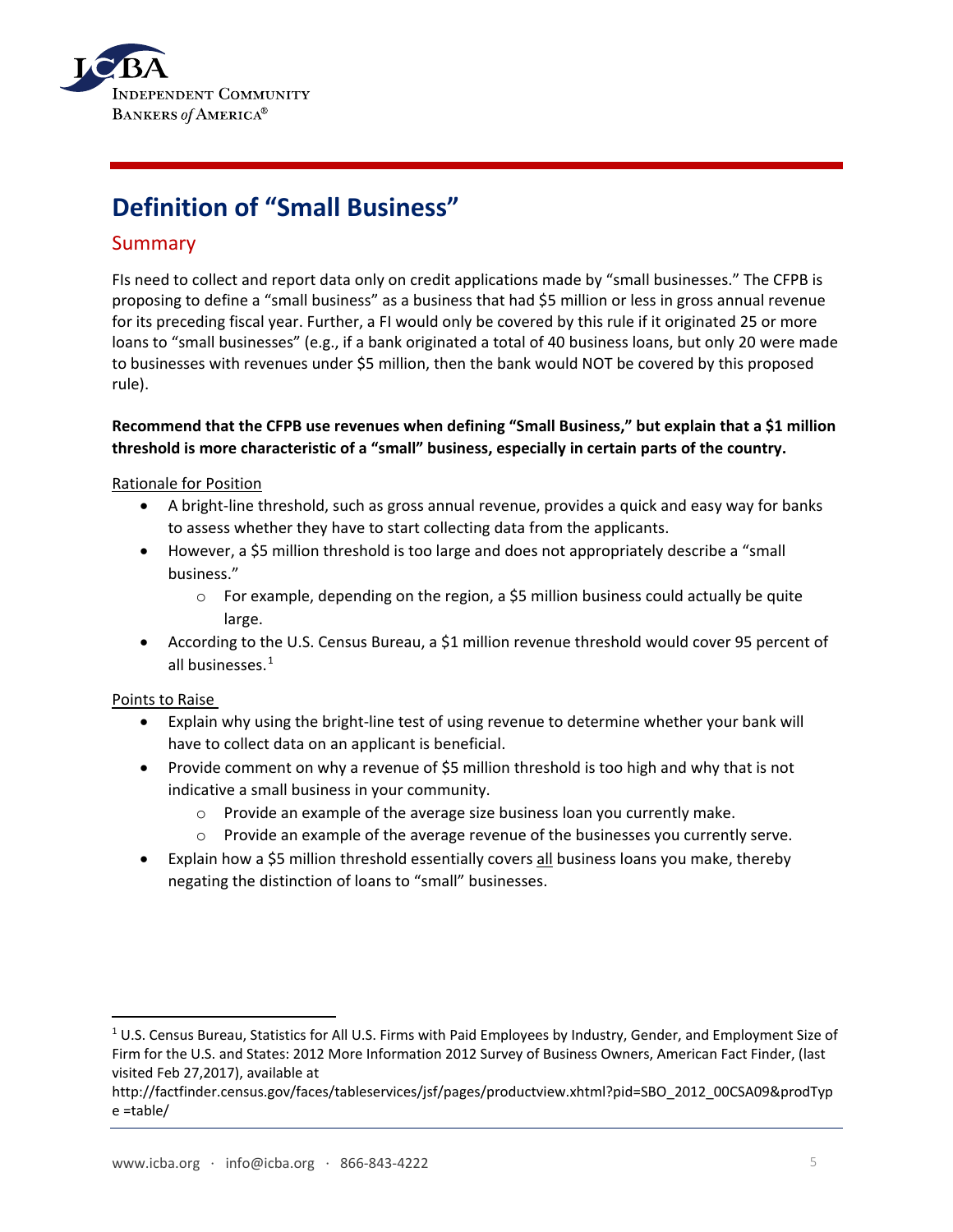

# **Data Collection and Reporting**

# Summary

Covered FIs would be required to compile and maintain numerous datapoints from small business loan applications. An FI may rely on statements from the applicant when compiling data, unless it verifies the information provided, in which case it shall use the verified information. The Bureau proposes that a covered FI maintain procedures to collect the following information at a time and in a manner that is reasonably designed to obtain a response.

\**Please revie[w ICBA's Summary of Section 1071](https://www.icba.org/docs/default-source/icba/advocacy-documents/summaries/proposed-rule-on-data-collection.pdf?sfvrsn=bcd0117_2) for a full list of mandatory datapoints that the CFPB proposes for banks to collect and report. Only select datapoints are discussed here.* 

# **Ethnicity, race and sex**

**Recommend that the Bureau remove the requirement for banks to guess an applicant's race and ethnicity based on visual observation.** 

#### Rationale for Position

- While most of the datapoints provide the FI with a field option to record that an applicant "did not provide" or "declined to provide" the requested information, the FI would be required to guess the race and ethnicity of the principal owner of the applicant based on a visual assessment or surname analysis if meeting with the applicant in-person.
- This proposed provision would not only put the bank and the customer in an uncomfortable situation, but fintechs and big banks likely will not be burdened by this requirement, given their reliance on automated and online applications.

# Points to Raise

- Describe how your loan officers would feel if they had to guess the race and ethnicity of the principal owner(s) of a small business applicant.
	- $\circ$  Explain how the guesses likely would not be accurate and how that would create "bad data" for the Bureau.
- Explain how examiners review your bank and whether it would be likely for them to scrutinize your guesses.
- Separate from the comfort level of your loan officers, provide your opinion on how uncomfortable your small businesses applicants would feel if their demographic information were guessed.

# **Pricing information**

# **While recommending that the Bureau remove all the discretionary datapoints, emphasize the removal of pricing information as a datapoint.**

Rationale for Position

• Although this information is likely to already be known to a bank, reporting this information that ultimately becomes public will create: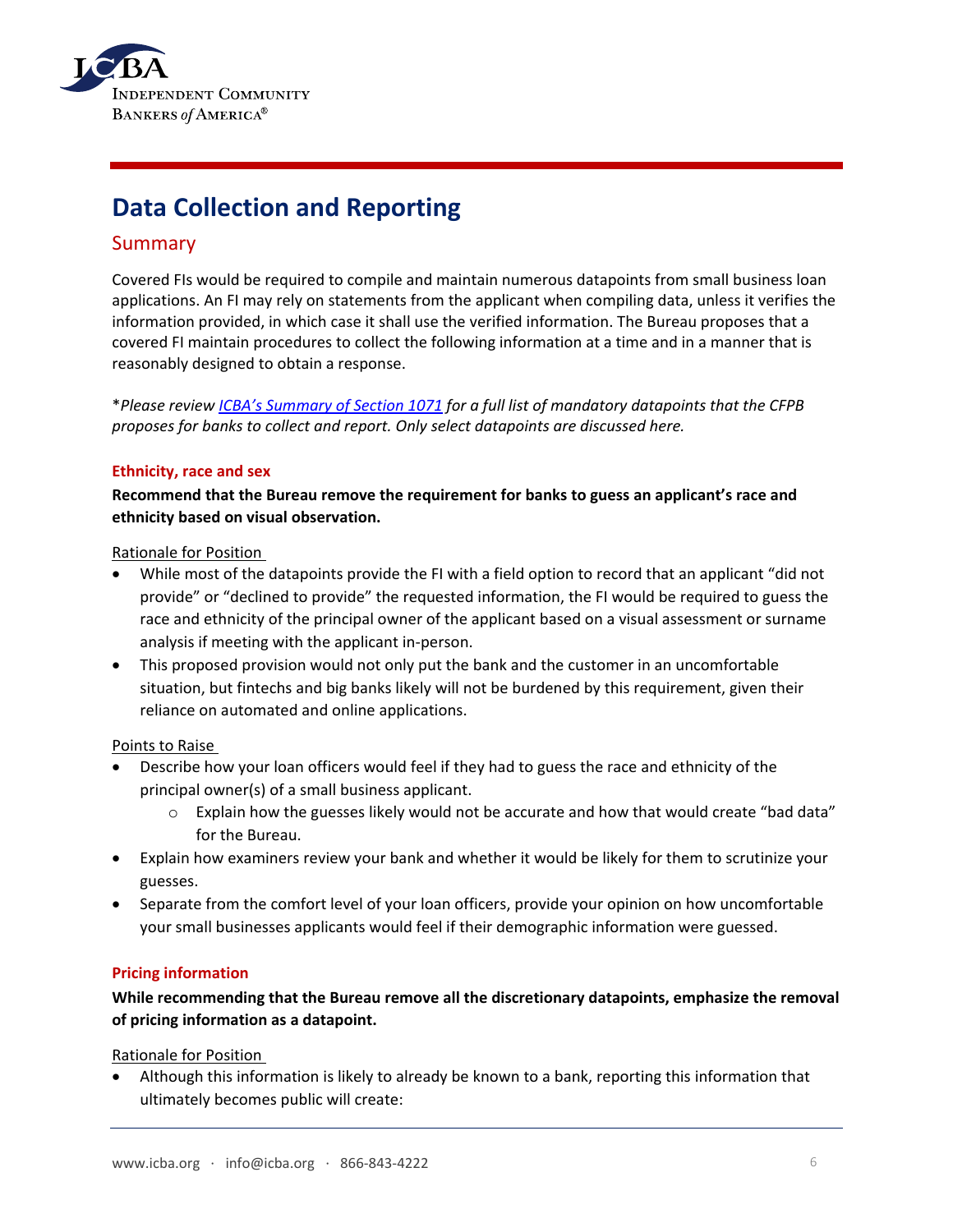

- $\circ$  competitive risks for the bank,
- o privacy risks for the customer, and
- o misconceptions about the underlying rationale for pricing.

#### Points to Raise

- Describe why it would it be disadvantageous for competitors to know how you price your loans.
- Explain how small business customers would be upset to learn that the terms of their loan were made public by being reversed-engineered.
- Provide examples of reasons that some loans are priced higher than others.
	- $\circ$  For example, explain how credit risk, collateral, or complexity of the deal all lead to different pricing terms.
- Explain how publishing pricing information will lead to erroneous conclusions from the public.
	- o For example, examiners would have access to contextualizing information (collateral, credit profile, etc.) that the general public does not.

#### **NAICS Code**

# **Urge the removal of the NAICS code datapoint – it is not mandated by statute and its publication will raise significant risk of re-identification for small business applicants.**

Rationale for Position

- The North American Industry Classification System ("NAICS") is a six-digit code that is used to classify and categorize businesses based on their industry, service, or product.
	- $\circ$  For example, through a NAICS code, it is possible to determine that a business is a motor vehicle dealer, a retail store, a health care provider, etc.
- There are nearly 1,100 NAICS codes available.
- Some banks are unfamiliar with NAICS codes and it would be difficult for them to start collecting.
- Finally, publication of their NAICS, along with the applicant's census tract, will provide opportunities for re-identification, especially in rural areas.

- Explain that you do not currently collect NAICS codes from small business customers.
- (*If you are located in a rural area*) Explain that there is a limited number of each type of business (e.g., one car dealership, one or two doctors' offices, etc.).
	- $\circ$  Illustrate the relative ease for the public to identify your customers based on their NAICS code and census tract.
	- $\circ$  Explain how your customers feel if they knew there was a risk that their loan terms would be reversed-engineered or re-identified.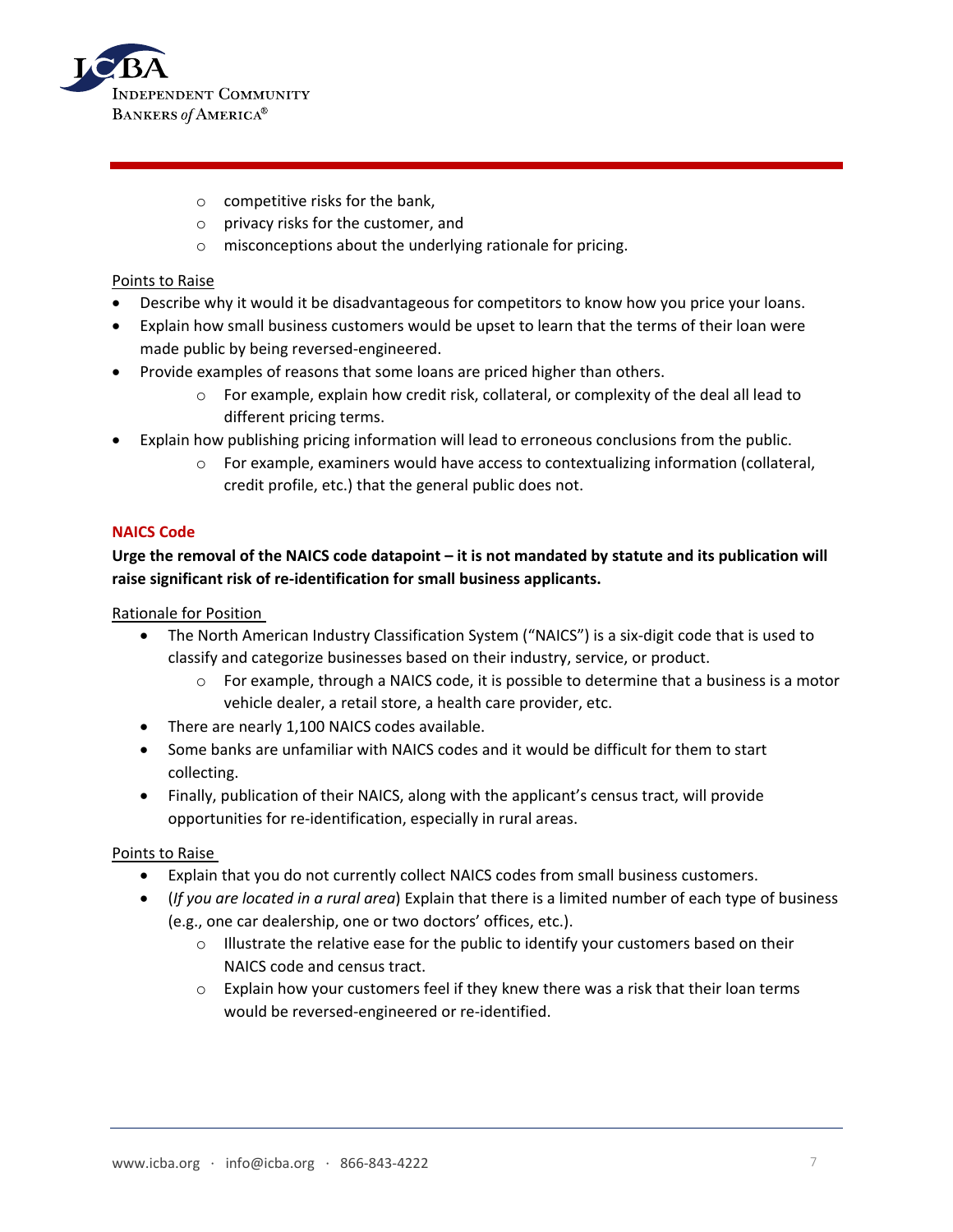

# **Publication of the Data**

# Summary

The proposed rule would require covered FIs to annually report data collected from their small business applicants to the CFPB. Though 1071 requires the publication of the data, the Bureau has authority and discretion to not publish datapoints that pose an undue privacy risk (i.e., high potential to identify applicants from anonymized data). The Bureau will employ a privacy-balancing test to determine which data it will make publicly available, but it is not publishing the methodology for that test until the rule is final and the data has already been collected.

**Urge the Bureau to aggregate certain datapoints, especially data that can be used to re-identify small business applicants. Explain how privacy concerns are paramount to small business applicants and that publication of their data, especially in rural areas, will pose an undue risk.** 

# Rationale for Position

- Privacy concerns are a high priority among many community banks.
- Their customers take their privacy seriously and will be dismayed if their information is made public.
- Though the information will not contain personally identifiable information ("PII"), the data can nonetheless be reverse-engineered, and the applicant can be re-identified through certain datapoints, such as the combination of the NAICS code and the census tract of the applicant.

- Explain your concern for your customer's privacy, as well as their concern about their own privacy.
	- o Describe the concern that small businesses had about their data being published in PPP (*if applicable*).
- (*If you operate in a rural area*) Illustrate how a small business might be concerned if its NAICS code and census tract were published.
- Provide feedback on which datapoints should not be published in order to maintain your customers' privacy.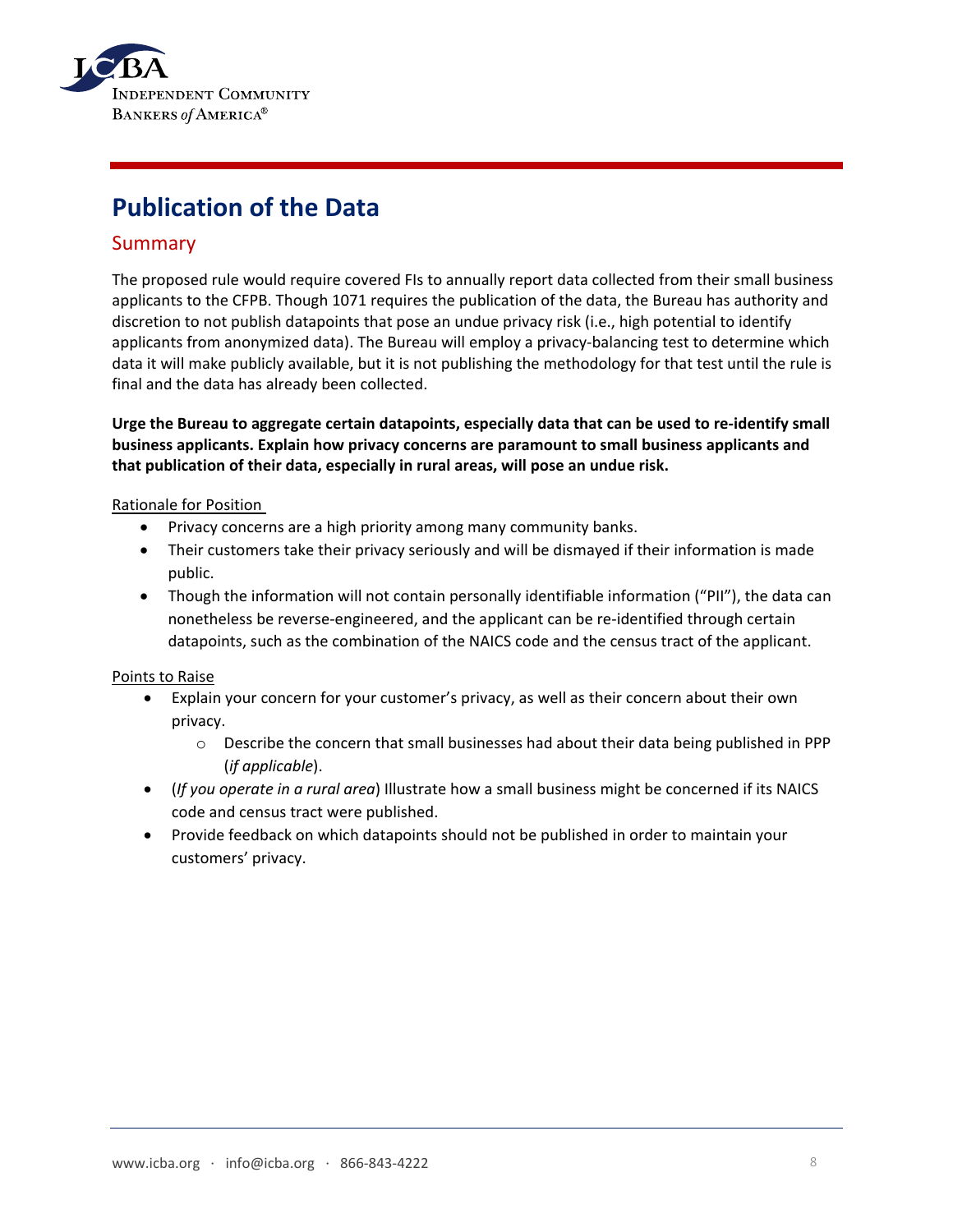

# **Firewall Provisions**

# Summary

Referred to as a "firewall," the proposed rule would require FIs to restrict the access of certain individuals (underwriters, employees making a determination relating to an application, etc.) to certain race or demographic information provided by an applicant.

If a FI determines that an employee "should have access" to covered information, or cannot feasibly segregate the information, then it must provide a notice to the applicant of the underwriter's access to such information, along with notice that the financial institution may not discriminate on the basis of such information.

**Explain that the firewall provision is another reason to exempt community banks from coverage, describing how the inability to firewall information will serve as a competitive disadvantage for smaller community banks.** 

# Rationale for Position

- Community banks are relatively small and do not have enough staff to feasibly firewall the demographic information.
- Although the proposed rule would provide an exemption to the firewall requirements for financial institutions that cannot "feasibly" comply with the requirement, providing the applicant with notice of that fact could raise questions or doubts in the mind of the applicant as to the impartiality of the credit decision.

- Explain whether your bank will be able to firewall demographic information away from underwriters.
	- $\circ$  You may want to highlight the number of employees your bank has in responding to your ability to firewall information.
- Describe how complying with the firewall provision will adversely affect your bank.
	- $\circ$  For example, if you provided notice to an applicant that their race, sex, or ethnicity were being shared with the underwriter, the applicant might become suspicious of whether their demographic information played a role in the credit decision.
- Because large FIs and fintechs will be able to comply with the firewall (and as such, not be required to provide applicants with a notice of non-compliance), explain how smaller banks might have a competitive disadvantage because of this requirement.